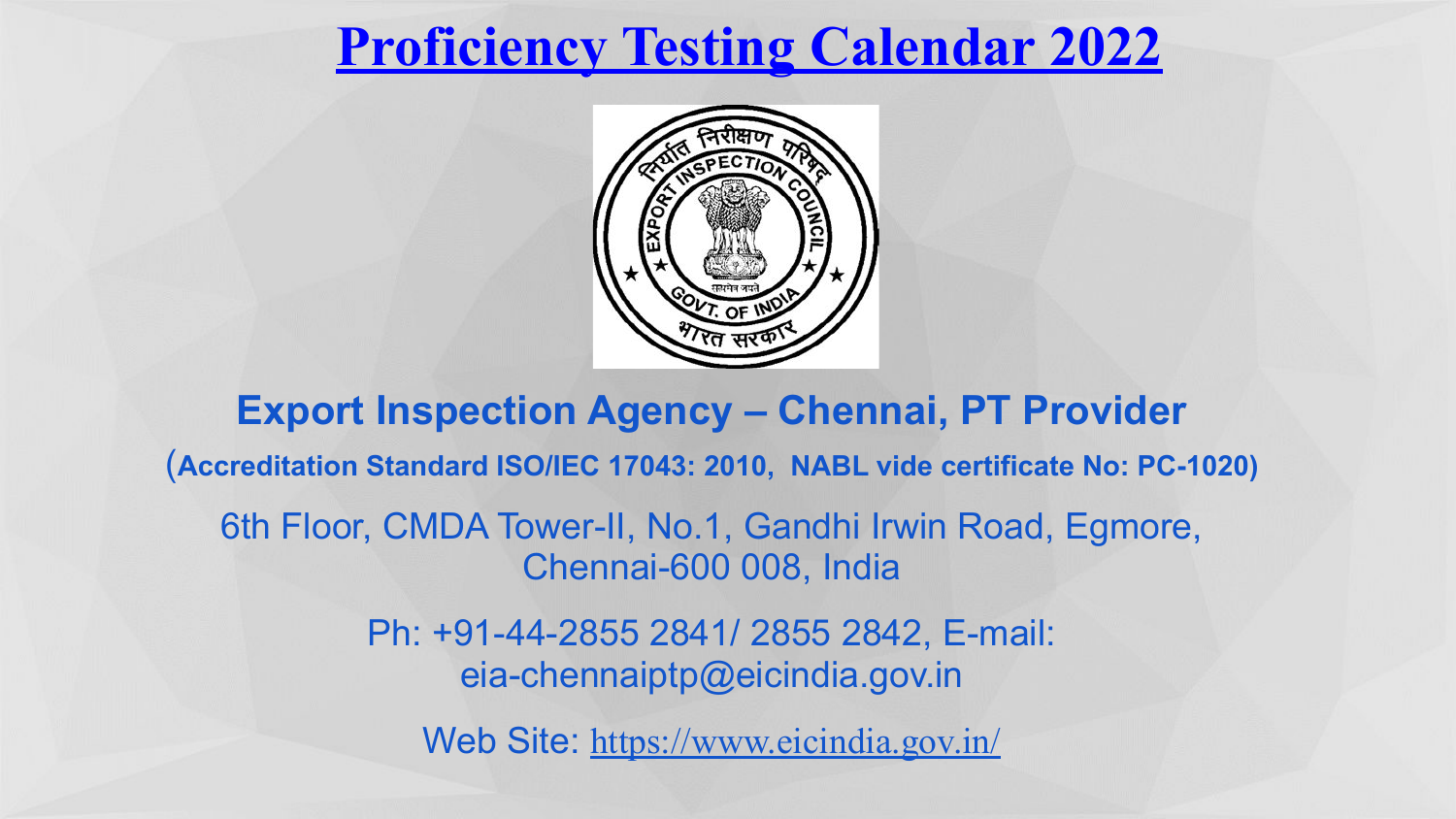### **Proficiency Testing Schedule Discipline- Biological**

#### **Proficiency Testing Scheme - Simultaneous Scheme/ Fish & Fishery Products**

 **Participation Fee- ₹ 20,000 plus 18 %GST (Total amount ₹ 23600/-)**

| S.<br>No.      | <b>Parameter</b>                        | <b>PT</b> Round<br><b>Number</b> | <b>Last date</b><br>for<br>registration | <b>Link for registration</b><br>(To open registration form<br><b>Copy and Paste a Link into a Browser</b><br><b>Address Bar)</b> |
|----------------|-----------------------------------------|----------------------------------|-----------------------------------------|----------------------------------------------------------------------------------------------------------------------------------|
| 1.             | Detection of <i>Salmonella</i> spp.     | 061021M                          | 31.01.2022                              | https://forms.gle/UY3CJaiV9iMNZ<br>WK <sub>v</sub> 9                                                                             |
| 2.             | Detection of Vibrio<br>parahaemolyticus | 070722M                          | 31.07.2022                              | https://forms.gle/X94yK7hhPMETL<br>nEF8                                                                                          |
| 3 <sub>1</sub> | Detection of <i>Vibrio cholerae</i>     | 081022M                          | 31.10.2022                              | $\frac{https://forms.gle/2rNxcDCGCB99idy}{https://forms.gle/2rNxcDCGCB99idy}$<br>$\underline{06}$                                |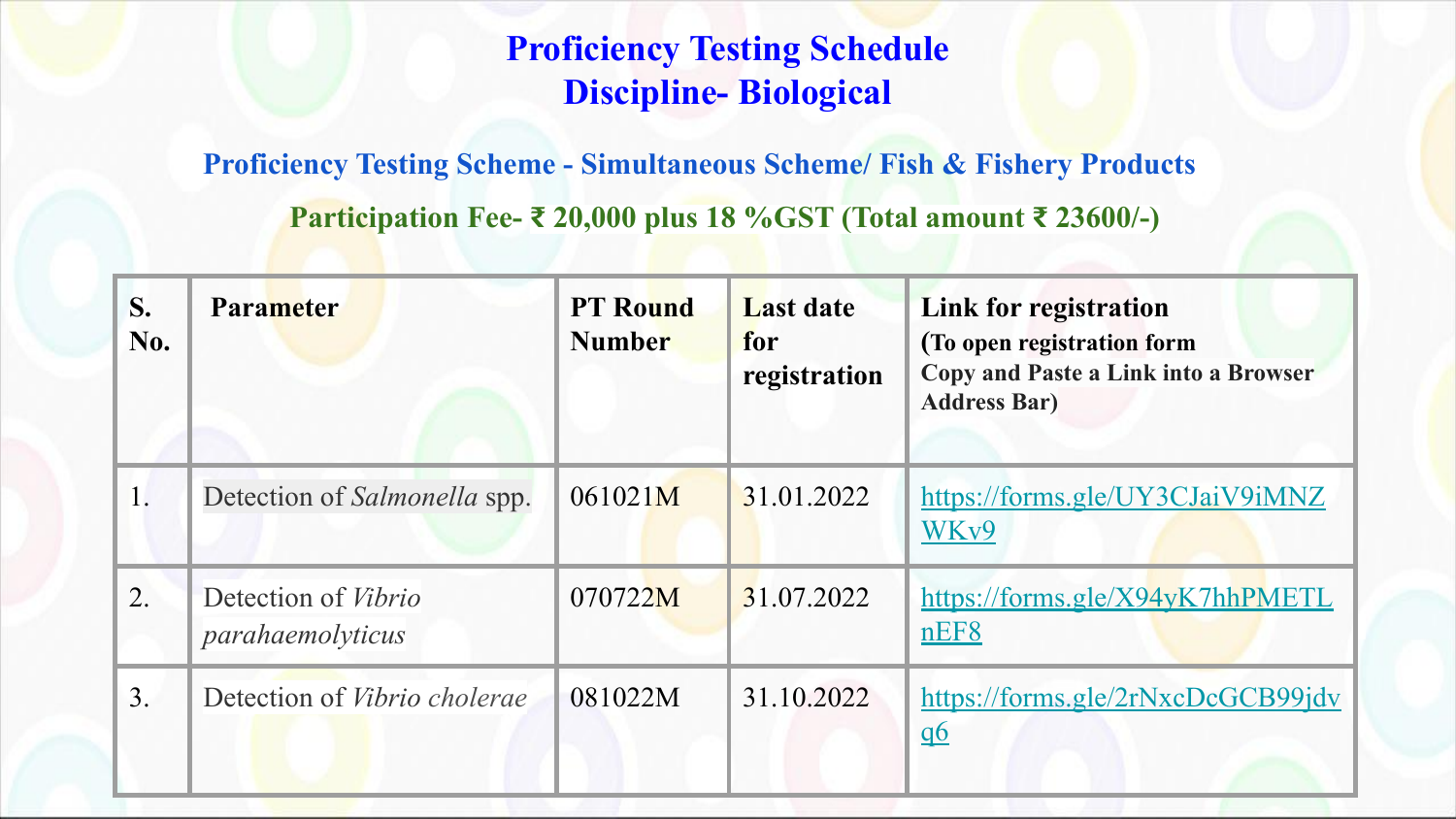### **Points to be noted**

- 1. Payment shall be made only through online gateway payment portal on www.eicindia.gov.in
- 2. Direct link for payment **https://eazypay.icicibank.com/eazypayLink?P1=Dgg4GdRXT6rl6jkKGIUrRg==**
- 3. GSTIN of EIA-Chennai: **33AAAGE0060R1ZI**
- 4. While making online payment, **PT round number to be filled as "Purpose of Payment" column**.
- 5. Discount Policy-No Discount is offered on the above fee.
- 6. The fee prescribed above is inclusive of participation fee, shipping charges within India.
- 7. Samples shipping charges outside India, will be charged at actual from the participants. Further any customs clearing charges in importing country will have to be borne by participating laboratory.
- 8. Interested laboratories have to register by submitting duly filled online registration form along with advance payment.
- 9. The accredited scope of Export Inspection Agency Chennai Laboratory, PTP may be verified on https://nabl-india.org
- 10. PTP prescribed Standard analytical method for analysis of PT samples. However, participants are free to use any latest version of standard test method (National/ International).